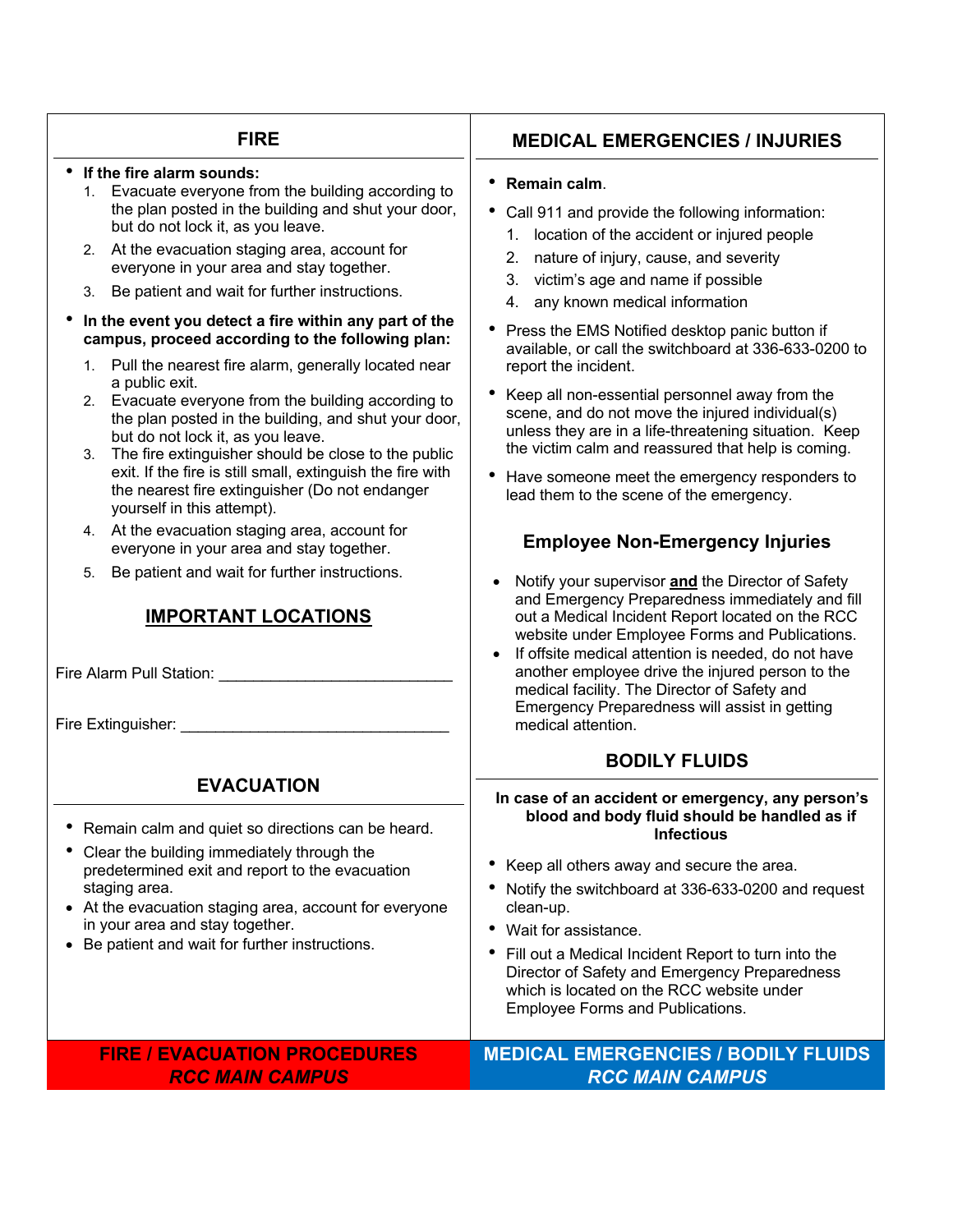# **LOCKDOWN / ACTIVE SHOOTER**

**If the assailant is actively attacking with a gun or other weapon in your area**:

- **RUN** if possible. If you can't escape, **HIDE**. As a last resort, **FIGHT** back.
- **If you witness a gunman or immediate threat: Initiate your Active Survival Plan:**
	- *1.* **Avoid, Barricade, Counter or Run, Hide, Fight depending on the situation.**
	- *2.* **Press the Active Shooter panic button if available or call the switchboard at 336-633- 0200 to request LOCKDOWN.**
	- *3.* **Call or Text 911** or have someone else notify them.

#### **If a Lockdown Notice is issued:**

- Alert those around you and clear the hall if possible.
- **LOCKDOWN**. **Locks, Lights, Out of Sight**. Lock the door. Turn off the lights, move away from the door and windows and stay out of sight. **DO NOT talk about the situation, text about it, or post about it**.
- Do **NOT** open the door unless directed by the police or an "all clear" notice is given.

**If you are outside when the lockdown is issued:**

- Alert anyone who is nearby, do not try to enter a building and leave immediately.
- Do not return to the college until further notice.

# **THREATS OF VIOLENCE**

#### • **Take all threats seriously.**

- Press the Security panic button if available, or call the switchboard at 336-633-0200 of any threats.
- If possible, do not leave the person alone at any time, or permit them to leave campus.
- DO NOT put your hands on the person or touch them in any way.
- Do not hesitate to call or text 911 if you feel things are escalating.
- Document the incident and all actions taken to report to the Director of Safety and Emergency Preparedness at 336-633-0210.

# **LOCKOUT**

- **LOCKOUT. Get Inside. Lock Outside Doors.**
- Clear the halls, lock your door, take attendance, increase your awareness, but continue business or class in your room.
- Be prepared to implement your Active Survival Plan should the situation progress to a Lockdown.

# **HOSTAGE SITUATION**

**Remain Calm**. Resistance is **NOT** recommended. **Do not** bargain or negotiate with the hostage taker. If possible, **call or text 911.** If you can't talk to the dispatcher, just leave the line open so they can hear what is going on with the situation. Press the Active Shooter panic button if possible.

#### *If taken hostage:*

- Do not panic. Speak as calmly as possible.
- Treat the hostage-taker as normally as possible.
- Be respectful.
- Ask permission to speak; do not argue.
- Cooperate with the hostage-taker if at all possible.
- Stay low to the floor; do not make eye contact.
- **Call or text 911 ASAP**
- If the intruder is inflicting serious harm, everyone should **RUN, or FIGHT back as a last resort.**

#### *Hostage occurring in your area of the building:*

- Clear the hallways, close and lock all doors.
- Press the Active Shooter panic button or call the switchboard at 336-633-0200 to request Lockdown.
- Implement your Active Survival Plan.

# **OUT OF CONTROL PERSON**

- Try to remove the person from the room if possible by asking them to step outside, and lock the door. Do not put your hands on them or touch them to try and remove them.
- Press the Security panic button if available, or call the switchboard at 336-633-0200 to report the incident.
- Document the incident by including the names of the persons involved, and all actions taken during the incident.
- Report the incident to the Director of Safety and Emergency Preparedness at 336-633-0210.

#### **LOCKDOWN / ACTIVE SHOOTER** *RCC MAIN CAMPUS*

#### **THREATS OF VIOLENCE** *RCC MAIN CAMPUS*

### **LOCKOUT / HOSTAGE SITUATION OUT OF CONTROL PERSON** *RCC MAIN CAMPUS*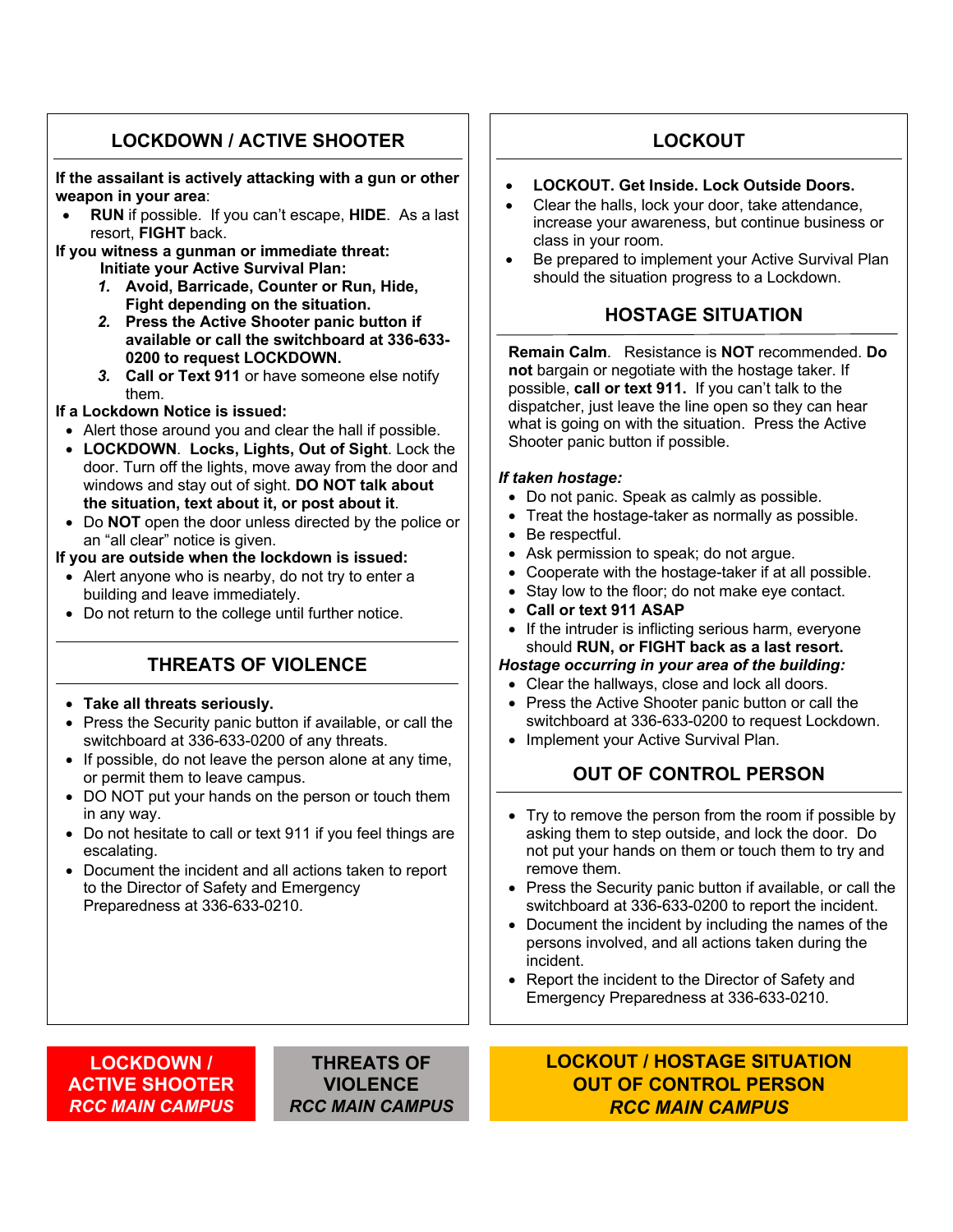| <b>SEVERE WEATHER</b>                                                                                                                                                                                                                                                                                                                                                                                                                                                                                                      | <b>SUICIDAL IDEATION / THREATS</b>                                                                                                                                                                                                                                                                                                                                                                                                |
|----------------------------------------------------------------------------------------------------------------------------------------------------------------------------------------------------------------------------------------------------------------------------------------------------------------------------------------------------------------------------------------------------------------------------------------------------------------------------------------------------------------------------|-----------------------------------------------------------------------------------------------------------------------------------------------------------------------------------------------------------------------------------------------------------------------------------------------------------------------------------------------------------------------------------------------------------------------------------|
| <b>Tornado</b>                                                                                                                                                                                                                                                                                                                                                                                                                                                                                                             | Acting to prevent a potential suicide                                                                                                                                                                                                                                                                                                                                                                                             |
| Watch - continue regular classroom/office activities,                                                                                                                                                                                                                                                                                                                                                                                                                                                                      | always overrides the need to honor confidentiality                                                                                                                                                                                                                                                                                                                                                                                |
| closely monitor weather conditions.                                                                                                                                                                                                                                                                                                                                                                                                                                                                                        | between yourself and a student or coworker.                                                                                                                                                                                                                                                                                                                                                                                       |
| Warning - Tornado signal will be sounded, move                                                                                                                                                                                                                                                                                                                                                                                                                                                                             | If a person discloses either directly to you in                                                                                                                                                                                                                                                                                                                                                                                   |
| everyone from outside areas into the building,                                                                                                                                                                                                                                                                                                                                                                                                                                                                             | conversation or indirectly (e.g., through someone                                                                                                                                                                                                                                                                                                                                                                                 |
| proceed to designated area and assume crouched                                                                                                                                                                                                                                                                                                                                                                                                                                                                             | else or through an art or writing assignment) that                                                                                                                                                                                                                                                                                                                                                                                |
| position with hands over head, and account for                                                                                                                                                                                                                                                                                                                                                                                                                                                                             | he or she has had thoughts about suicide, it                                                                                                                                                                                                                                                                                                                                                                                      |
| everyone in your area.                                                                                                                                                                                                                                                                                                                                                                                                                                                                                                     | is essential that you take action immediately.                                                                                                                                                                                                                                                                                                                                                                                    |
| <b>Tornado sighted</b><br>• If there is time, proceed to a designated building<br>safe zone, assume a crouched position, and cover<br>your head.<br>If there is no time<br>Inside- move to the safest area - inside wall<br>$\circ$<br>away from windows and doors.<br>Outside- lie on the ground, in ditch, or<br>$\circ$<br>depression.<br>Mobile unit- go outside, lie on the ground, in<br>$\circ$<br>ditch, or depression.<br>• Avoid windows, auditoriums, gym or any other<br>structure with wide, free span roofs. | • Press the Mental First Aid panic button if<br>available, or call the switchboard at 336-633-<br>0200 to report your concerns and your location.<br>• If possible, escort the person to a more private<br>area - do not leave them unattended.<br><b>SUICIDE ATTEMPT INVOLVING INJURY</b><br>Call 911 immediately and press the EMS<br>Notified panic button, or call the switchboard at<br>336-633-0200 to report the incident. |
| Get under any heavy furniture.                                                                                                                                                                                                                                                                                                                                                                                                                                                                                             | • Keep all students and uninvolved staff away                                                                                                                                                                                                                                                                                                                                                                                     |
| Assume crouched position with hands over head.                                                                                                                                                                                                                                                                                                                                                                                                                                                                             | from the scene.                                                                                                                                                                                                                                                                                                                                                                                                                   |
| Lightning                                                                                                                                                                                                                                                                                                                                                                                                                                                                                                                  | If the person produces a weapon and will not                                                                                                                                                                                                                                                                                                                                                                                      |
| • Stop outside activity immediately and seek safe                                                                                                                                                                                                                                                                                                                                                                                                                                                                          | $\bullet$                                                                                                                                                                                                                                                                                                                                                                                                                         |
| shelter (any building normally used by people).                                                                                                                                                                                                                                                                                                                                                                                                                                                                            | disarm, then the <b>Lockdown</b> procedure should                                                                                                                                                                                                                                                                                                                                                                                 |
| • Crouch in a thick grove of small trees surrounded by                                                                                                                                                                                                                                                                                                                                                                                                                                                                     | be initiated by pressing the Active Shooter panic                                                                                                                                                                                                                                                                                                                                                                                 |
| taller trees or in a dry ditch.                                                                                                                                                                                                                                                                                                                                                                                                                                                                                            | button if available or call the switchboard at 336-                                                                                                                                                                                                                                                                                                                                                                               |
| • Assume the crouched position, minimize contact                                                                                                                                                                                                                                                                                                                                                                                                                                                                           | 633-0200 to request Lockdown.                                                                                                                                                                                                                                                                                                                                                                                                     |
| with the ground, and DO NOT lie flat on the ground.                                                                                                                                                                                                                                                                                                                                                                                                                                                                        | Do not attempt to forcibly disarm the individual.                                                                                                                                                                                                                                                                                                                                                                                 |
| <b>SEVERE WEATHER</b>                                                                                                                                                                                                                                                                                                                                                                                                                                                                                                      | <b>SUICIDAL IDEATION / THREATS / ATTEMPT</b>                                                                                                                                                                                                                                                                                                                                                                                      |
| <b>RCC MAIN CAMPUS</b>                                                                                                                                                                                                                                                                                                                                                                                                                                                                                                     | <b>RCC MAIN CAMPUS</b>                                                                                                                                                                                                                                                                                                                                                                                                            |